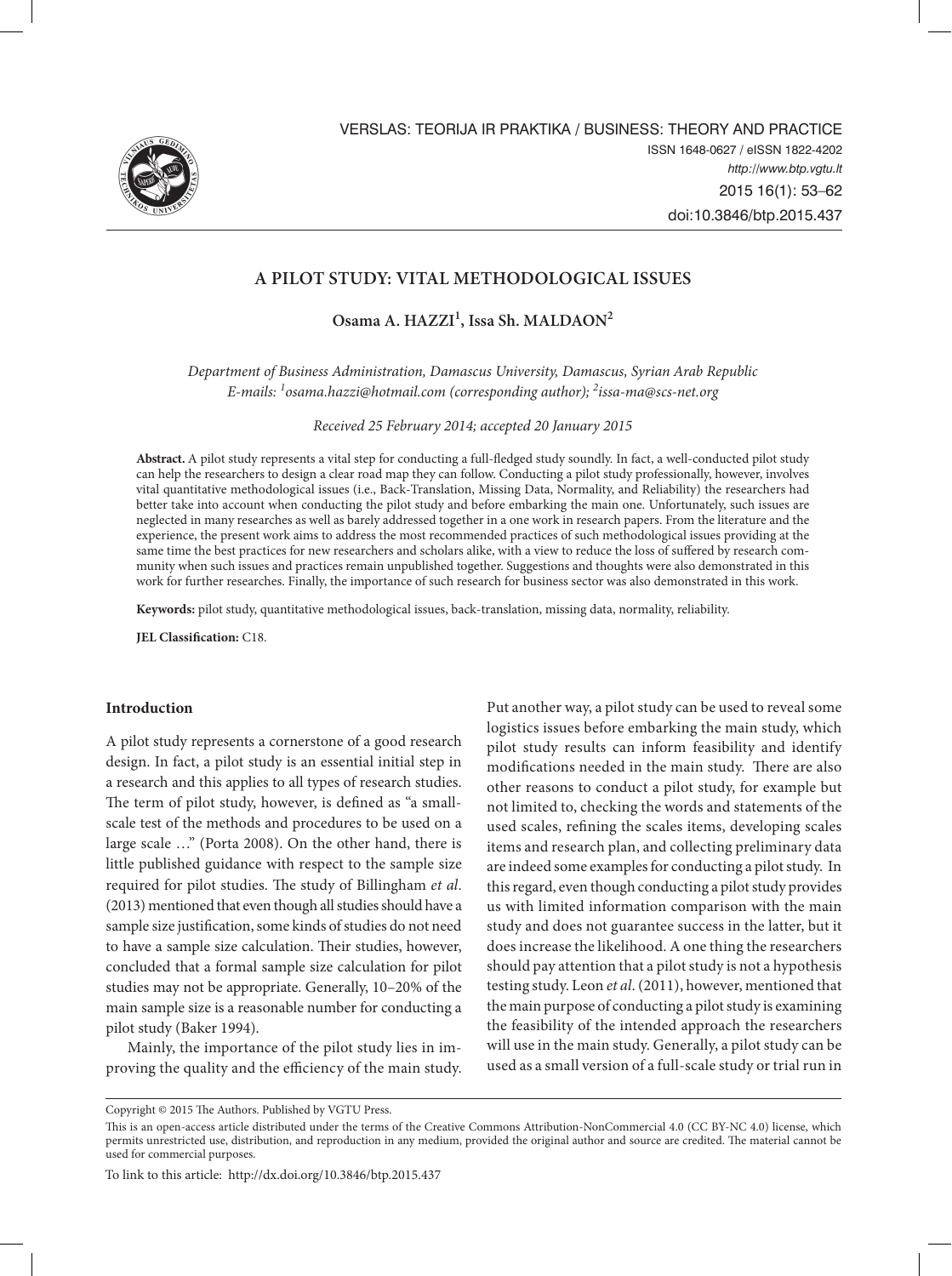preparation for a main study (Polit *et al*. 2001). It can also be used to check out a particular research instrument.

However, the present work believes that addressing a pilot study is an interesting and important topic amongst the researchers. Furthermore, many researchers disregard conducting a pilot study since it includes quantitative methodological issues (i.e., Back-Translation, Missing Data, Normality, and Reliability) which need long time to look at deeply, especially, for the researchers who are not well-established in research methods. Therefore, many of those researchers consider looking at such issues as obstacle itself and may be overwhelming and time-consuming, so they disregard conducting such issues of the pilot study and move to conduct the main study indifferent to the importance of pilot study. The present work, however, believes that discarding such issues will give misleading results, so it strongly recommends that the researchers had better deal with such issues before investing a lot of time, money, and effort in the main study. In fact, the present work believes that conducting a pilot study first will help the researchers to not sticking with the results they cannot change, and to manage then the main study more flexibility.

On the other hand, such of methodological issues are barely addressed together in a one work, especially, for researches which use survey as the main tool to collect data (e.g., Social, Business, Management, and behavioural researches). Therefore, the present work aims to address the most important methodological issues together and trying hard to give the researchers, especially for those who are not well-established in research method and thirsty for such issues, the best recommended practices when conducting a pilot study and before conducting the main one. It is also aims to provide those researchers applicable insights a view to reduce the loss of suffered by research community when such issues remain unpublished in a one work. Further recommendations and suggestions are also demonstrated in this work for those researchers to avoid the research problems they usually face, especially, for those who are using similar methods. Therefore, the present work tried hard to address such methodological issues in an understandable way which helps those researchers to apply easily and to avoid the researcher problems then.

#### **1. A pilot study: be smart and do its parts**

### **1.1. Back-translation: a base for a better case**

Data represents the lifeblood of a research. It helps us to understand the real world well through connecting the theory to practice. Therefore, the researchers should handle with data carefully and honestly, especially, when collecting, analyzing and interpretation.

However, there are different ways to collect data (e.g., questionnaire, interviews, observations, diaries and journals). Questionnaire is one of the most widely used datagathering instruments in many fields including Business, Management, Market Research, Psychology and Sociology. On the other hand, the researchers usually face matter when they want to use an original questionnaire in a different language. In this case, the researchers should translate the questionnaire to the target language professionally. At the same time, we cannot assume that the translated questionnaire or items are simply valid due to the translation process. Therefore, a data collection instrument, not only questionnaire, must be validated. In this situation, Griffee (2012) defined valid that the translated items would be understood in a way similar to the way intended by the questionnaire maker. Based on the experience, the present work strongly agrees with that grasp since it believes that the translation process does not only lie in literally translation, but also in translating the meaning and the intention of the original data collection instrument. Therefore, translation process is an important and critical step the researchers should take into account.

Reviewing the related literature, the present work finds Back-Translation is an effective technique for translation of a data collection instrument. Generally, Back-Translation is considered the first step the researcher should take into account especially when conducting a research of the pilot study or even the main one, and particularly when using original questionnaire in a different language. However, two bilingual experts, who are preferred to be familiar with the content of the material of a data collection instrument, should work on this kind of translation, that one translating from the source to the target language, while the second blindly translating back from the target to the source (Brislin 1970). On this point, that study recommends that if the two source language versions are not identical, a researcher can then consult with the two bilingual experts for revising purpose.

According the experience, the present recommends that the researchers asking two bilingual professors, that the first one, who translating from the source to the target, is a specialist in the source language and particularly familiar with the terminology of the area covered by the instrument, while the second one, who blindly translating back from the target to the source, is a specialist in the material of a data collection instrument itself. Following such way, the present work believes that Back-Translation technique will not only be an effective technique, but also an efficient one. Put another way, following such way will give the researchers better results and reduce revising process, if any. In any case, translation does not represent a short-cut validation solution. Therefore, translation results must also be piloted and analyzed.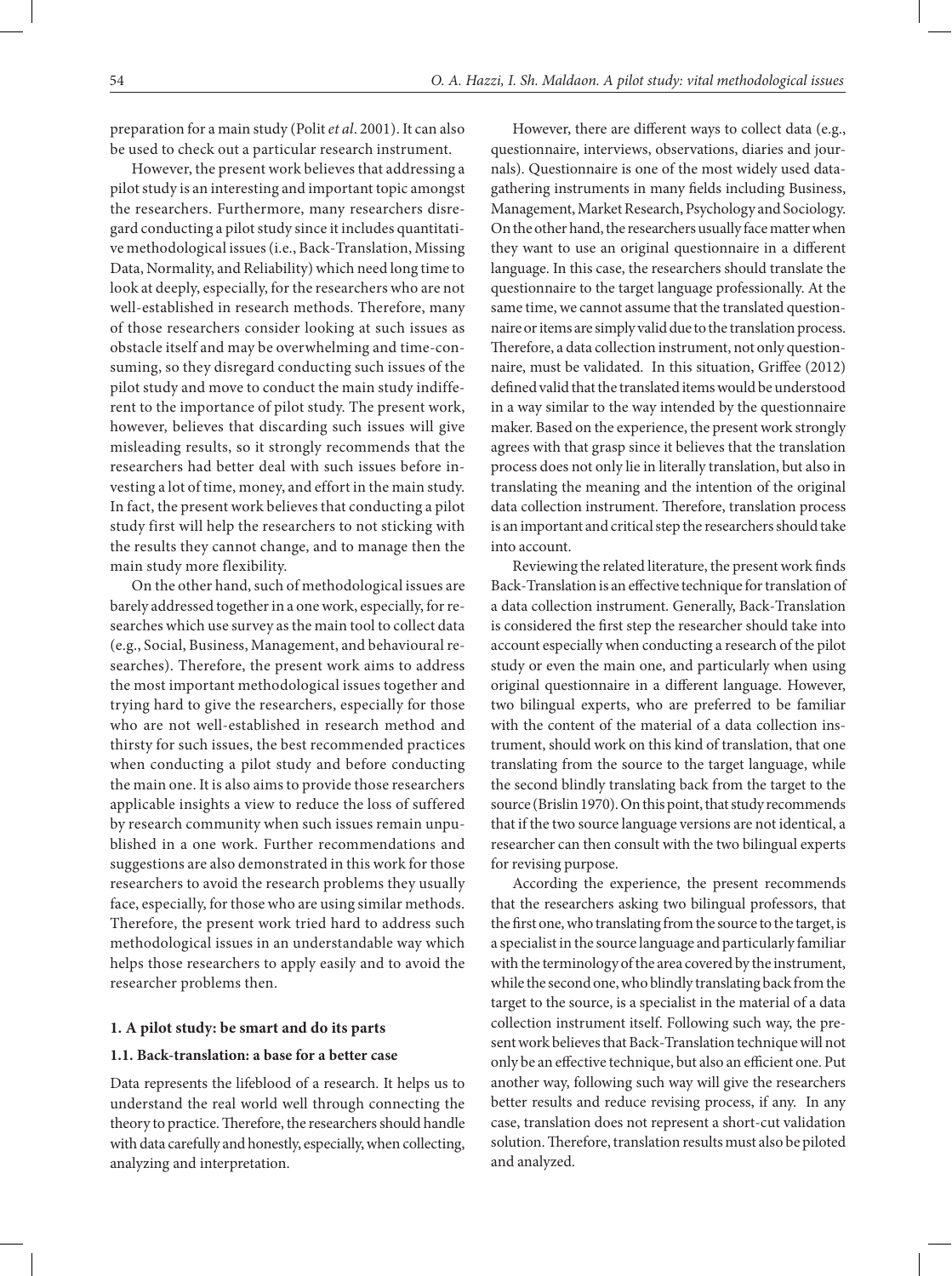### **1.2. Missing data: better to manage, not to damage**

Once the collected data is ready to handle, the researchers often face some issues regarding missing data. In fact, missing data is one of the most important methodological issues a pilot study or even the main one includes. Moreover, without handling the missing data, neither the pilot study nor the main study works well.

However, before addressing the topic of missing data, researchers who usually use a questionnaire as a data collection instrument face issue regarding the items which need to be reversed-scored. Most of the items usually are phrased to have the same oriented, while other items are phrased in the reverse. In this situation, the researchers need to reverse score those few items to make them comparable to the majority of items. For example, in the questionnaire, which uses Likert scale ranging from 1 ("Strongly disagree") to 5 ("Strongly agree"), the researcher wants the items, which need to reverse-scoring, to turn into the appropriate opposite (i.e., 1's into 5, 2's into 4, 3's into 3, 4's into 2, and 5's into 1). The present work, however, recommends that the researchers must reflect the items, which need to be reversed-scored, prior to handling and replacing missing values.

Returning to the missing data, researchers can find that such issue is a common problem in a research. It clearly appears when the researchers use paper-based instrument for collecting data (e.g., questionnaire or survey). The researchers may also face the issue of missing data even when using web-based instrument, as the respondents may be unable to complete the questionnaire or survey due to server crash or a browser freeze, which results missing data. However, Kang (2013) recommends researchers that the best solution to the missing data is to maximize the data collection when the study protocol is designed and the data collected. Then, the researchers should only use the sophisticated statistical techniques after the maximal effort have been employed to reduce the missing data in the design and prevention techniques.

On the other hand, Bennett (2001) mentioned that if the effect of missing data is not taken into account, the results of the statistical analyses will be biased and the amount of variability in the data will not be correctly estimated. In other words, the researcher had better handle missing data before starting in the analyses since they can have a significant effect on the conclusions that can be drawn from the collected data. In addition, the way the researcher deals with missing data relies on some issues (e.g., how much data is missing, the kind of missing data, and the reasons of "missing data").

There is no, however, consensus with respect to the percentage of missing data that becomes problematic. When Schafer (1999) recommends 5% as the cutoff, Bennett (2001) claims that more than 10%, the missing data becomes

problematic, while others recommend 20% as cutoff (Peng *et al*. 2006). Whatever the percentage of missing values is, the present work believes that the most important point the researcher should also take into account is checking the pattern of missing data to see then how they can handle.

According to the reviews, there are three kinds of missing data (i.e., Missing Completely At Random "MCAR", Missing At Random "MAR", and Missing Not At Random "MNAR"). With MCAR data, there are no patterns in the missing data and the missing values are not related to any variables of the study (Bennett 2001). This implies that there are no systematic reasons for missingness. In other words, missing completely at random (MCAR) data is not intentionally process by the respondent. Schafer and Graham (2002), however, claimed that MCAR is an important special case of missing at random (MAR). With Missing At Random (MAR) data "the most frequently seen in practice", the missing data are related to another variable in the data set but is not related to the variable of interest itself (Allison 2001).

However, with missing not at random (MNAR) data, the missing data are related to the values of the variable of interest itself. Unlike missing completely at random (MCAR), missing not at random (MAR) attributed to systematic reasons for missingness. Put another way, missing not at random is intentionally process by the respondent. Missing not at random (MNAR) is the most difficult case to model for. However, the present work strongly recommends that the researchers had better use a Little's MCAR test, an omnibus statistical test, to find out whether or not the data are missing completely at random. In general, if the *P* value for this test is more than 5%, then this indicates the data are missing completely at random (MCAR). Otherwise, the data are either missing at random (MAR) or missing not at random (MNAR). The researcher should note that such test is looking at the data set as a whole, not the individual variables. In addition, the present work also strongly recommends that the researchers had better statistically test the relations between observed variables and missing values through using a dummy variable. In this method, the researcher simply creates a dummy variable for each missing and nonmissing data set. If the dummy variable, the missingness one, is associated to other variables, then the pattern of data is missing at random (MAR). However, applying those two methods together (i.e., Little's MCAR test and the dummy variable) will help the researcher to determine accurately the kind of missing data. Therefore, the present work strongly recommends that the researchers had better apply these two ways.

However, once the researchers determine the kind of the missing data, they should handle them correctly. There are some techniques for handling missing data in a research, which lay in imputation methods (i.e., nonstochastic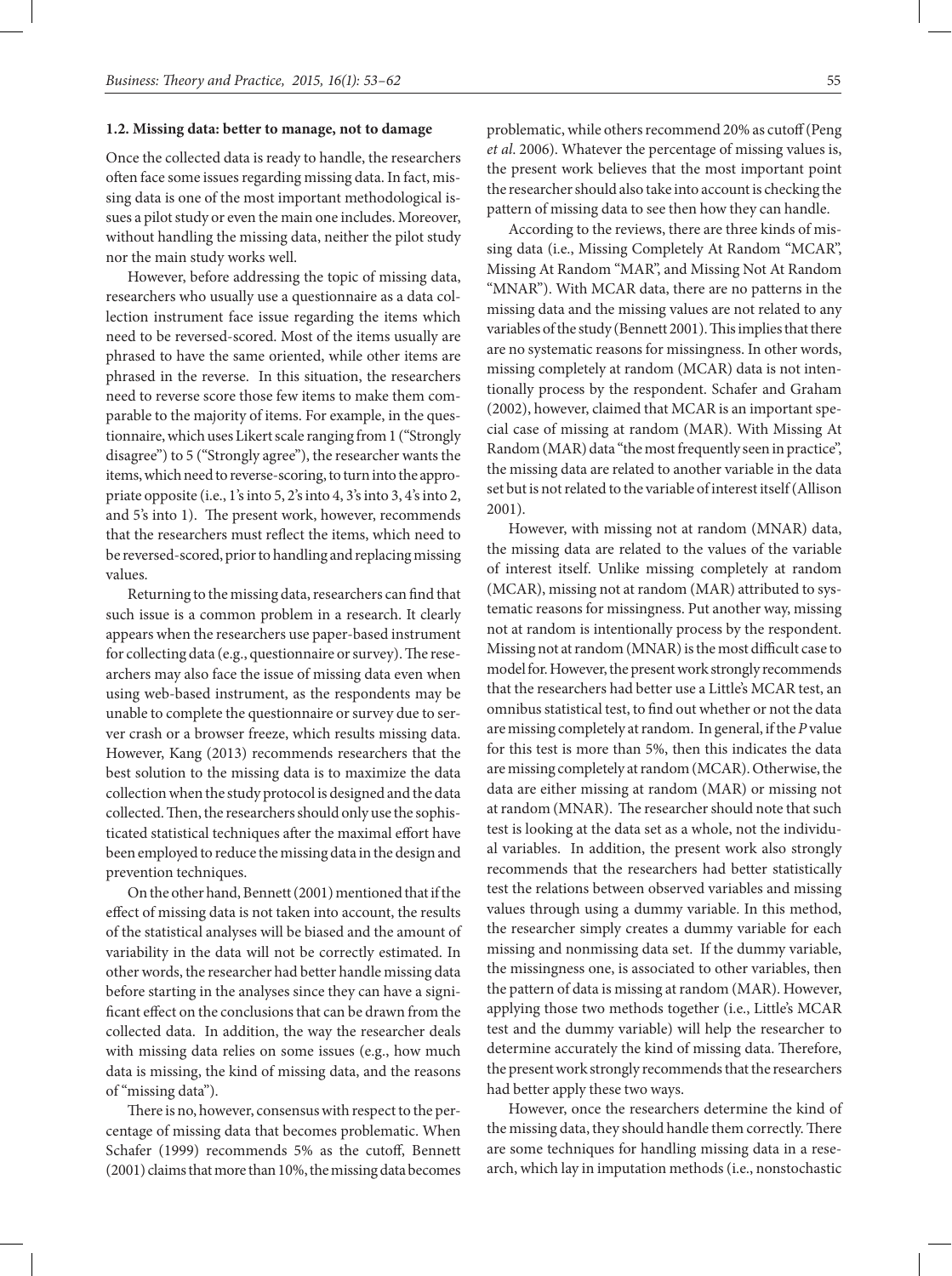imputation methods including: mean imputation, regression imputation, and pattern-matching imputation "i.e., hot-deck and cold-deck imputations"; & stochastic imputation methods including: stochastic regression imputation, Expectation Maximization "EM", Full Information Maximum Likelihood "FIML", and Multiple Imputation "MI"), and deletion methods (i.e., Listwise, Pairwise). Note that such of those methods, except multiple imputation, fall under single imputation group.

It is no secret that deletion methods are generally not recommended for handling missing data; however, imputation methods are alternative methods. On the other hand, not all techniques of the latter are effective. For example, when mean imputation, which assumes that data are missing completely at random (MCAR), produces biased means with data that are missing at random (MAR) or missing not at random (MNAR) and underestimates variance and covariance, regression imputation produces unbiased means with data that MCAR or MAR, but still produces biases in the variances and covariances; while pattern-matching imputation still suffer from problems (Schlomer *et al*. 2010).

From another standpoint, stochastic imputation methods are effective methods for handling missing data. For example, expectation maximization (EM), which is one of maximum likelihood (ML) approaches, provides "unbiased and efficient" parameters (Graham *et al*. 2003). Even though expectation maximization provides unbiased and efficient parameters, but it does not provide standard errors and confidence intervals. Multiple imputation (MI), however, provides accurate standard errors and therefore good for inferential conclusions. While, multiple imputation technique is more comprehensive than expectation maximization, it is the most complex of stochastic imputation method so far (Schlomer *et al*. 2010). Full Information Maximum Likelihood (FILM), however, represents an alternative efficient stochastic imputation technique, as it produces unbiased results and estimates accurate standard error and confidence interval by retaining the sample size as well as it produces similar results to each of EM and MI (Enders, Bandalos 2001; Olinsky *et al*. 2003). From another standpoint, while scholars consider that FIML is an efficient technique and one of the preferred methods for handle missing data (Enders, Bandalos 2001; Schlomer *et al*. 2010), others believe that MI is probably most promising, because of its theoretical and distributional underpinnings, while FIML is a direct model-based method for estimating parameters in the presence of missing data and does not actually impute the missing data (Olinsky *et al*. 2003). However, full information maximum likelihood (FIML) is a superior method comparing to multiple imputation (MI), as its ability to manage missing data and conduct analyses in one-step, as well as it is a superior method comparing to expectation maximization (EM), as its ability to estimate accurate

standard errors and confidence intervals by retaining the sample size. Therefore, FIML has distinct advantages over both of MI and EM (Schlomer *et al*. 2010).

Putting together, knowing each of the percentage of missing data, the kind of such data, and kind of the most techniques for handling missing data including its pros and cons, the present work can provide the researchers generally different points of view for handling missing data. From the conservative point of view, the present work recommends that the researchers should use stochastic single imputation, expectation maximization (EM) technique, when the missing data are missing completely at random (MCAR) or missing at random (MAR) and when the percentage of missing data is less than 5%. On this point, EM is the most preferred technique of single imputation methods, as in the other methods the variance and standard error are reduced and the chance for Type II errors increases. However, when the percentage of missing data more than 5%, the researchers should use then multiple imputation (MI) technique. From another standpoint, Schlomer *et al*. (2010) believe that both of multiple imputation (MI) and full information maximum likelihood (FIML) techniques viable strategies for handling missing data, as they provide acceptable estimations of regression coefficients and standard errors when the data are missing completely at random (MCAR) or missing at random (MAR) and the percentage of missing data is 10% and 20%. Eekhout *et al*. (2013) recommend multiple imputation (MI) when the percentage of missing data more than 25%. However, even though the researcher could use both of multiple imputation (MI) and full information maximum likelihood (FIML) for handling missing not at random (MNAR), there is also a well-known technique when data are missing not at random (MNAR) represents in Heckman's (1979) method (Heckman 1979).

However, the present work invites the interested researchers to refer to other related literature that deeply address techniques for handling missing data (Allison 2001; Schafer, Graham 2002; Olinsky *et al*. 2003; Rubin *et al*. 2007; Buhi *et al*. 2008; Graham 2009; Schlomer *et al*. 2010).

## **1.3. Normality: unfortunately, the forgotten assumption by many researchers**

Many researchers consider that checking normality is not that important issue when conducting a pilot study. The present work, however, believes that checking normality is also one of the most important quantitative methodological issues the researchers should take into account when conducting the pilot and the main study.

It is known that a normal distribution looks like a symmetric bell-shaped curve, and the mean and variance (variability) are the two main keys to define the normal distribution. But, many researchers disregard the fact that the sample size plays a role in the normality. Under statistical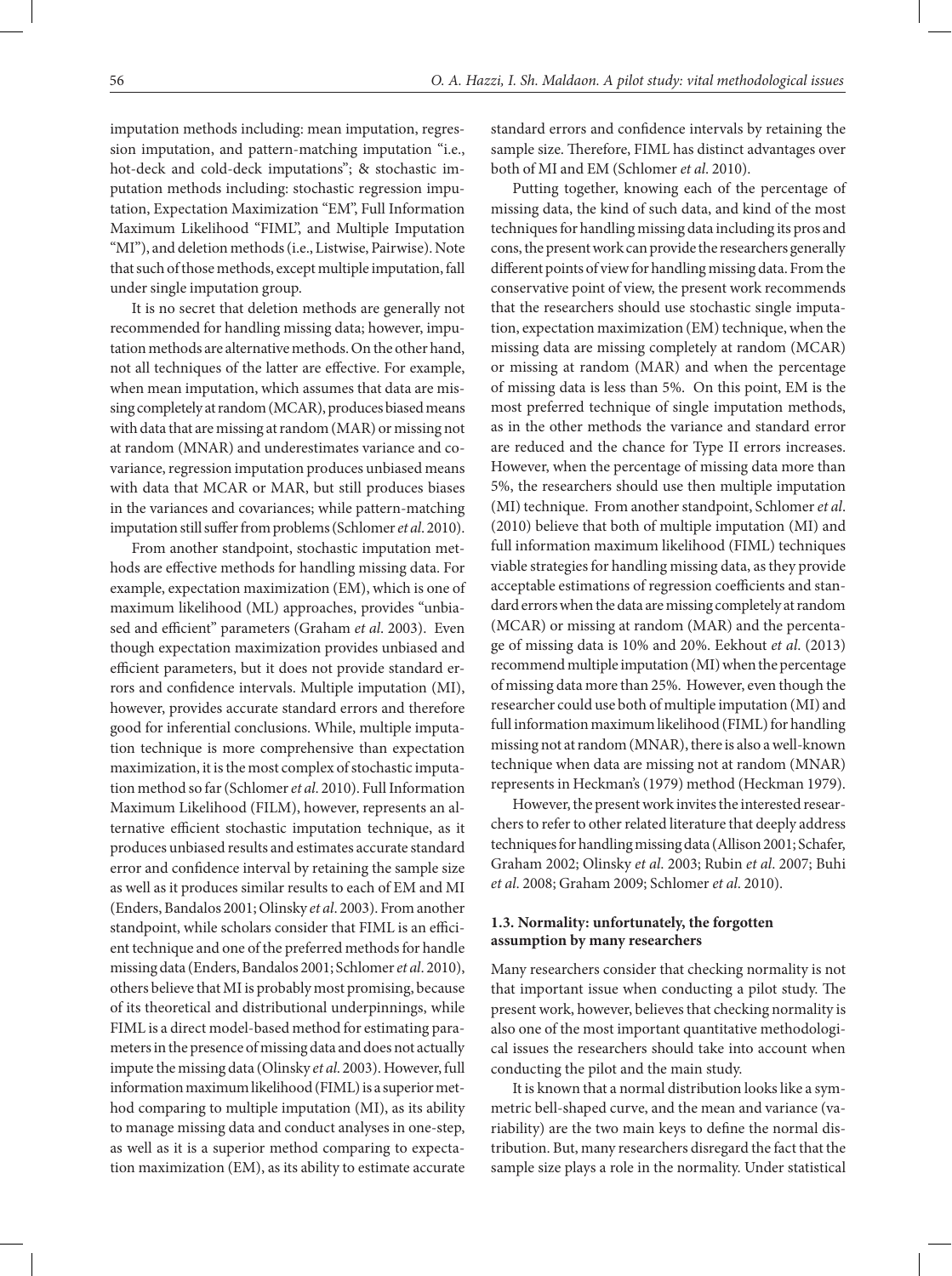inference, when the sample size increases, the distributions will close to the normal. Krithikadatta (2014) mentions that when the sample size increases to 25, the distribution is beginning to conform the normal curve and becomes normally distributed when sample size is 30. Therefore, the researchers should be careful when determining the normality, especially when conducting a pilot study, since they generally will have a small sample size comparing to the main study.

Generally, the importance of normality lies in that most of the statistical tests, called parametric tests, rely upon the assumption that the data is normal distribution. Such those tests increase the chances of finding significant results. Otherwise, the researchers should use non-parametric tests when the data is not normal distribution. However, there are ways for checking the normality including eyeball tests (e.g., histogram and normal Q-Q plot), descriptive statistics, and conducting certain statistical tests (e.g., Kolmogorov-Smirnov and the Shapiro-Wilk tests).

Warner (2008) mentions that using histogram for checking the normality is a sufficient way in most situations, which such way probably works for sample size from 25 to 30 or more but not for smaller. From the present work's perspective, checking the normality by examining the shape of histogram can cause confusion for many researchers, since in fact there are infinitely different distributions shapes that may be normal (Bump 1991).

However, descriptive statistics (i.e., Mean, Median, Mode, & Skewness and Kurtosis) is also an easy and good way to check the normality. In fact, when the mean, median, and mode are the same or similar, the distribution is normal. In practice, when the mean, median, and mode are close, the distribution is within the normal range. In addition, skewness and kurtosis is also an easy and effective way for checking the normality. As the rule of thumb, the researchers can argue that the distribution is within normal, if skewness and kurtosis within ±2.0 (Cameron 2004). From another standpoint, West *et al*. (1996) proposed a reference, Satorra-Bentler statistics, of substantial departure from normality as an absolute skewness value <2 and an absolute kurtosis 7. According to the experience, the present work, believes that descriptive statistics is an effective solution for checking the normality for both of small and large sample sizes, especially, when using skewness and kurtosis.

On the other hand, using statistical tests such as Kolmogorov-Smirnov and the Shapiro-Wilk tests is another way for checking the normality. While Elliott and Woodward (2007) recommends using Shapiro-Wilk test for only sample size less than 50, Garson (2012) recommends using Shapiro-Wilk test form small to medium sample size up to  $N = 2000$ , and using Kolmogorov-Smirnov test for larger sample. However, when a *p*-value is 0.5 or less, the distribution is not normal. From another standpoint, the

researchers should be aware that Kolmogorov-Smirnov and the Shapiro-Wilk tests of normality are not always work well since they are not sensitive enough at low sample size or overly sensitive to large sample sizes and then give us misleading results. The present work strongly tends to agree with that standpoint according to the initial results of ongoing work the present paper work on, which its pilot study is 23. The present work, however, invites the researcher to refer to some resources with respect to using Kolmogorov-Smirnov and the Shapiro-Wilk tests for small sample sizes (see Razali, Wah 2011).

However, the present work believes that using more than one way for checking the normality (e.g., Comparing Mean, Median, and Mode; using Skewness and Kurtosis; and examining carefully the histograms) will generally put the researchers on the safe side and particularly for pilot studies purpose. The present work, however, invites the researchers to refer for other sources since there are several ways for checking the normality and the present work cannot mention all in this paper (see Fisher skewness and kurtosis coefficients in Pett 1997; Brown's two standard errors of skewness in Brown 1997; Cramer, Howitt 2004; Garson 2012; Field 2013).

In the context of talking about normality, the present work stresses on two related topics, outliers and data transformation, even though the present work intentionally putted them off to talk about at first. Outliers are extreme values comparing with the rest of the data. Generally, some researchers simply remove the outliers to render their data normal. The present work, however, does not recommend removing the outliers since such topic is subjective. In addition, removing outliers will not result pure data. Moreover, outliers may be in reality valid data (e.g., form simply opinions) in some researches (e.g., social or behavioural research) and the researchers should not easily remove such data without knowing the main reasons behind such outliers. Over and above, removing outliers may be cumbersome and sometimes overwhelming. When using descriptive statistics (i.e., mean, median, and mode) for checking the normality with the presence of outliers, the present work strongly recommends that the researchers compare the mode and the median and not rely on the mean since the outliers have effect on mean.

Data transformation, however, is also another topic the present work stresses. Data transformation means transform the non-normal data to normal. The present work also does not recommend data transformation since such process will result neither pure data nor honest data. From the point of view of the present work, the researchers have some solutions to deal with the non-normal data. Leave the data as it, and conducting non-parametric tests; or conducting robust statistics, which are just as powerful as parametric tests but account for non-normal data. However,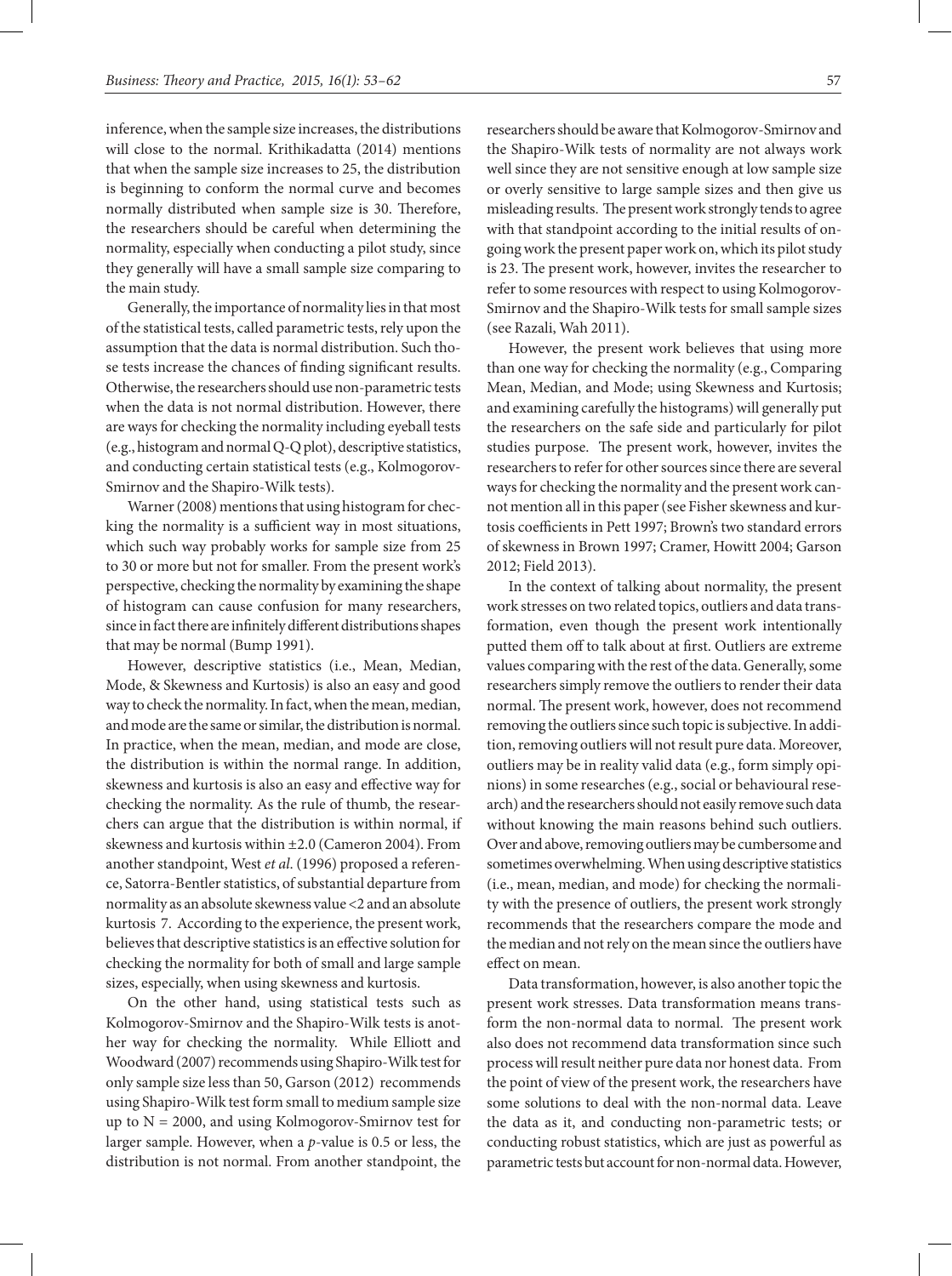the present work invites the researchers to refer to sources, which addresses such topic (see Hoaglin *et al*. 1983; Tabachnick, Fidell 2007; Howell 2007).

#### **1.4. Reliability: your way to go ahead confidently**

One of the most common mistakes quite a few researchers do is using validated questionnaire or survey but skipping the issue of reliability checking. In fact, reliability is an essential issue the researchers should take into account when conducting the pilot or/and the main study even if they use questionnaires which established before.

However, reliability of a measure ensures consistent measurement cross time and across the various items in the instruments (Bajpai, S. R., Bajpai, R. C. 2014). Deeply, reliability can be expressed in terms of the stability and the consistency (homogeneity), which the instrument measures the concept and helps to assess the goodness of a measure (Sekaran, Bougie 2010).

The method of Test-Retest Reliability is a way the researcher could use to ensure consistent measurement across time. According to such method, the researcher should repeat the same measure on the same respondents after some time (e.g., few days, weeks or even months). Parallel-Form Reliability is also other method to ensure the stability of a measure over time. According to such method, the researchers should use two comparable sets of measures addressing the same construct, but including different order or sequence of questions or sometimes including changing wording of items at second time.

On the other hand, the consistency, which indicates to the homogeneity of items in the scale that measure the same construct, could be examined through some methods (e.g., Inter-Item Consistency and Split-Half Reliability). Cronbach's alpha and Kuder-Richardson Formula 20 (KR-20) are ways of Inter-Item Consistency. However, the present work will focus on Cronbach's alpha since such method can be used for both binary-type and large-scale data, while KR-20 can be used only for dichotomous response scales (i.e., True/False; Yes/No). On this point, the present work invites the researchers to refer to the related source for such purpose (see Kuder, Richardson 1937). On the other hand, while Split-Half Reliability reflects the correlations between two halves of an instrument, the two subsets of items which already were as a one single test, Cronbach's alpha reflects the mean of all the possible split-half reliability estimates of an instrument. As a result, Cronbach's alpha is highly recommended over these two methods.

Generally, Cronbach's alpha is the most common measure for checking reliability (Field 2005). In fact, the researchers can find, through reviewing the literatures, that Cronbach's is the most commonly used in many disciplines, especially, when studies addresses multiple Likert-type scales in Business, industrial and social psychological research.

However, Cronbach's alpha is most appropriately used when the items measure different substantive area within a single construct (Tavakol, Dennick 2011). In other words, Cronbach's alpha is a measure of the internal consistency of a scale, which describes the degree to which all the items of scale measure the same construct. Deeply, it is assumed that alpha test should minimize the measurement error, the bias that occurs when the used scale does not measure what it intended to measure. In addition, it is assumed that there is no high correlation between measurement errors and true scores, observed scores minus measurement errors, and errors scores are random and uncorrelated with each other. In practice, such assumption cannot be fully met. It is also assumed that items of the used scale must be essentially tau equivalent even though that perfect essentially tau-equivalence is seldom achieved (Cortina 1993).

Apart from essential tau-equivalence and uncorrelated errors, normality is also assumption of alpha (Sheng, Y., Sheng, Z. 2012). Moreover, Cronbach's alpha assumes unidimensionality, so when using multiple-dimensional scales, the researchers should compute Cronbach's alpha for each subscale as well as the entire scale. On this point, the present work stresses that when using scale that reflects different dimensions but not determined and defined yet, the researchers should first run a test such as a principle components analysis (PCA) to check the items and its own dimensions. However, such test does not work for pilot study purposes since factor analysis needs large sample size. From another standpoint, the present work recommends using Cronbach's alpha when the researcher composes a new scale and needs to check the overall reliability for a set of items, since such test describes the degree to which all the items of scale measure the same construct. However, when designing a new scale, the present work recommends that the researchers should first back to the related reviews of the intended scale to define the construct well. For understanding the topic of survey research design clearly and deeply, the present work invites the researchers to refer to the related sources (Griffee 2012).

Within this context, there are deep discussions with respect to the acceptable value of Cronbach's alpha amongst researchers. However, Griffee (2012) mentioned that a typical guideline is that 0.3 at the threshold, 0.5 or higher is adequate, and 0.7 or higher is high. George and Mallery (2003) provide more detailed categories of reliability values as rules of thumb (i.e., >0.9 "Excellent", >0.8 "Good", >0.7 "Acceptable", >0.6 "Questionable", >0.5 "Poor", while <0.5 "Unacceptable") (as cited in Khalid *et al*. 2012). From another standpoint, there are works in the literatures recommends using specific values of reliability according to the nature of the study since the reliability relies on a large extent on the use that is to be made of the results. For example, while Reid (1990) recommends that the reliability of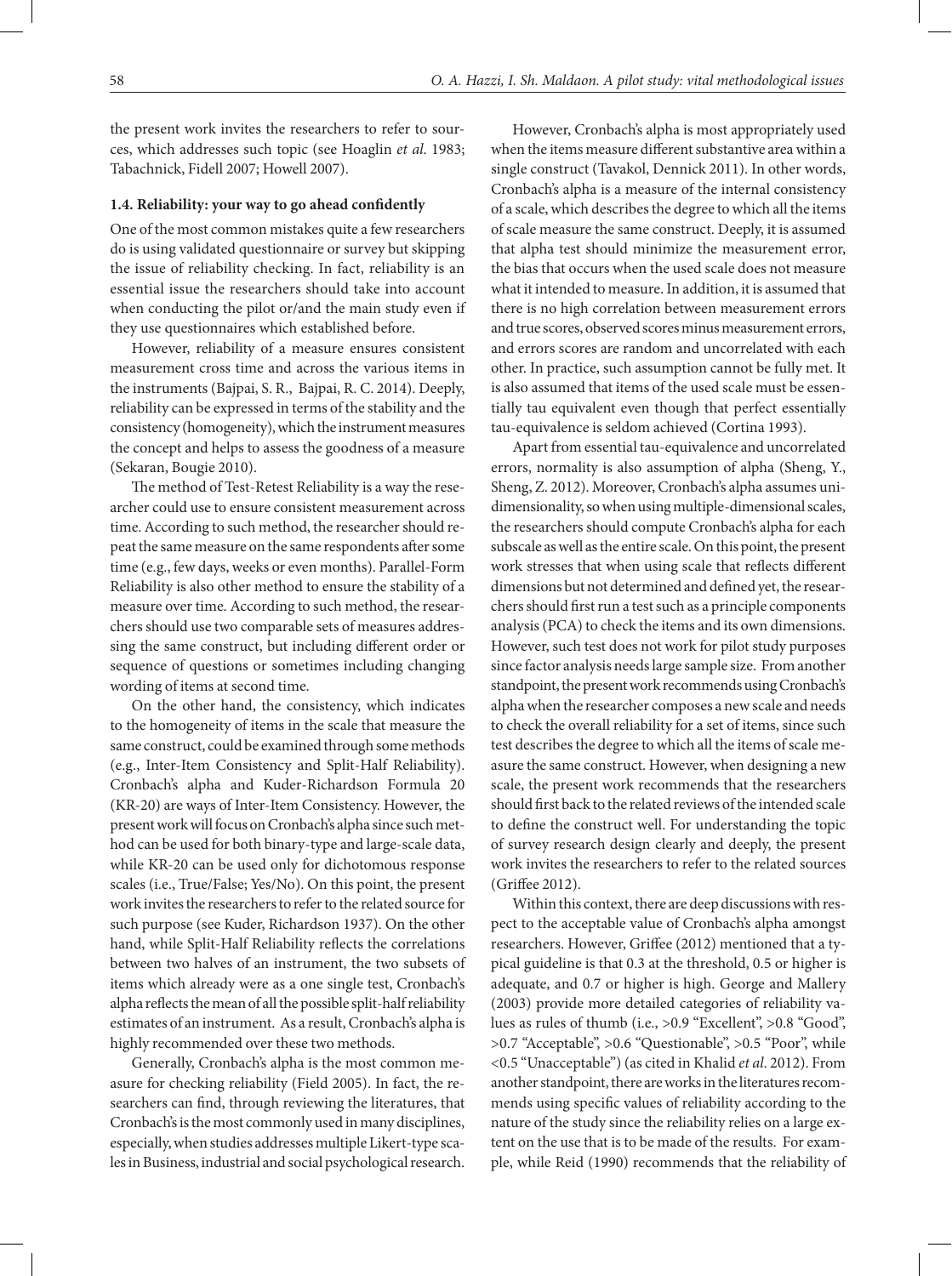0.7 would be fair for survey instruments, some literatures recommend that the reliability should be about 0.9 or higher for important decisions (Cronbach 1990).

However, when using software (e.g., SPSS or SAS) for computing Cronbach's Alpha, the researchers had better check not only the overall value of alpha, but also the correlation between an item and other items of the used scale, since such way plays a key role in assessing how well item's score is internally consistent with composite scores from all other items, and then in deciding which item the researchers should revise or remove. De Vaus (2002) recommends that when the correlation is less than 0.3, then the correlation is weak and the researchers should remove that item. On this matter, the researchers can generally revise that item provided that re-pilot study again. A one thing the researcher generally should take into account that with increased sample size, the researchers can adopt value less than 0.3 (e.g., 0.2), since sample size affects the Cronbach's alpha. In this regard, the present work strongly emphasizes that the researchers should not remove all the offending items at once, but rather remove the one that will help them the most, then re-run the reliability, and repeat. In addition, the present work reminds the researcher to use the new values of the items, which already need reserve scoring. Otherwise, they will have negative values for those items.

On the other hand, some say that when the researchers use accepted scales, they should use them without any modifying even if those scales have problems with respect to new checking of the reliability. Their arguments behind that are, the researchers will able then to compare their results with the results of others who have used those scales, and they only improve the reliability when developing. From another standpoint, the present work tends to recommend modifying the accepted scales when having problems with respect to the reliability since the researchers may use those scales in different culture, different time or even there is problems in the Back-Translation step. Therefore, the present work strongly emphasizes, according the experience, doing the Back-Translation professionally. It, however, recommended previously what the researchers should do with respect to such issue.

# **2. Suggestions for further research: thoughts for professionalism**

Even though reporting pilot studies is rare in the research literature (Teijlingen van *et al*. 2001), the study of Friedman (2013) provided reasons to report the results of pilot studies, for example but not limited to, the results of pilot studies might be useful to others; meta-analyses studies incorporate not just the data from the large studies, but from smaller ones including the pilot studies; finally, if the

pilot study does not lean to a full-scale trial, it may be particularly important for other researchers to understand why it did not. In fact, such reasons are logical. However, the present work strongly encourages and recommends that the researchers conduct and report their pilot studies fully since a well-conducted pilot study, in fact, can inform us about the strengths and weaknesses of the used scales as well as the initial outcomes.

Furthermore, since the sample size affect Cronbach's alpha, the researchers should consider that issue, especially, when conducting pilot studies. However, according to the experience, the present work strongly emphasizes following the next steps to report pilot study well especially in the research which uses questionnaire or survey as a main tool for collecting data. (1) Conduct a pilot study first taking into account the issues discussed above including checking the reliability by Cronbach's alpha, and put the initial results aside. (2) Conduct the main study taking into account checking the reliability again, and report the results. (3) Compare between those results (the initial and main ones), especially, with respect to the reliability. (4) Delete the items, which have common problems of reliability.

Reality, researchers face different research perspectives when conducting a research and some of them find such perspectives as obstacles, which make them confused to determine which way they should follow. The present work, however, finds such different perspectives as mercy, as it were, for researchers since they can chose, according to nature of the research and the condition of researchers themselves, what they find suitable for their research if they chose a clear and sound method.

# **3. Pilot studies in business sector: implementations and practices**

The present research addressed in this work the importance of the pilot study for research and the most recommended practices of the most important quantitative methodological issues the researchers had better take into account when conducting the pilot study. However, the present work will also address in this section the importance of pilot studies for business sectors (e.g., business companies, banking sector, research centres and other) through addressing the most of its implementations and practices. On the other hand, talking about the implementations and practices of pilot studies in business sectors is really a wide topic since there are many different business sectors use such kind of studies. Therefore, the present research will address the most aspects of the implementations and practices of pilot studies in business sectors since such implementations and practices will consider as the common denominator amongst many different kinds of business sectors including marketing, and financial business sectors.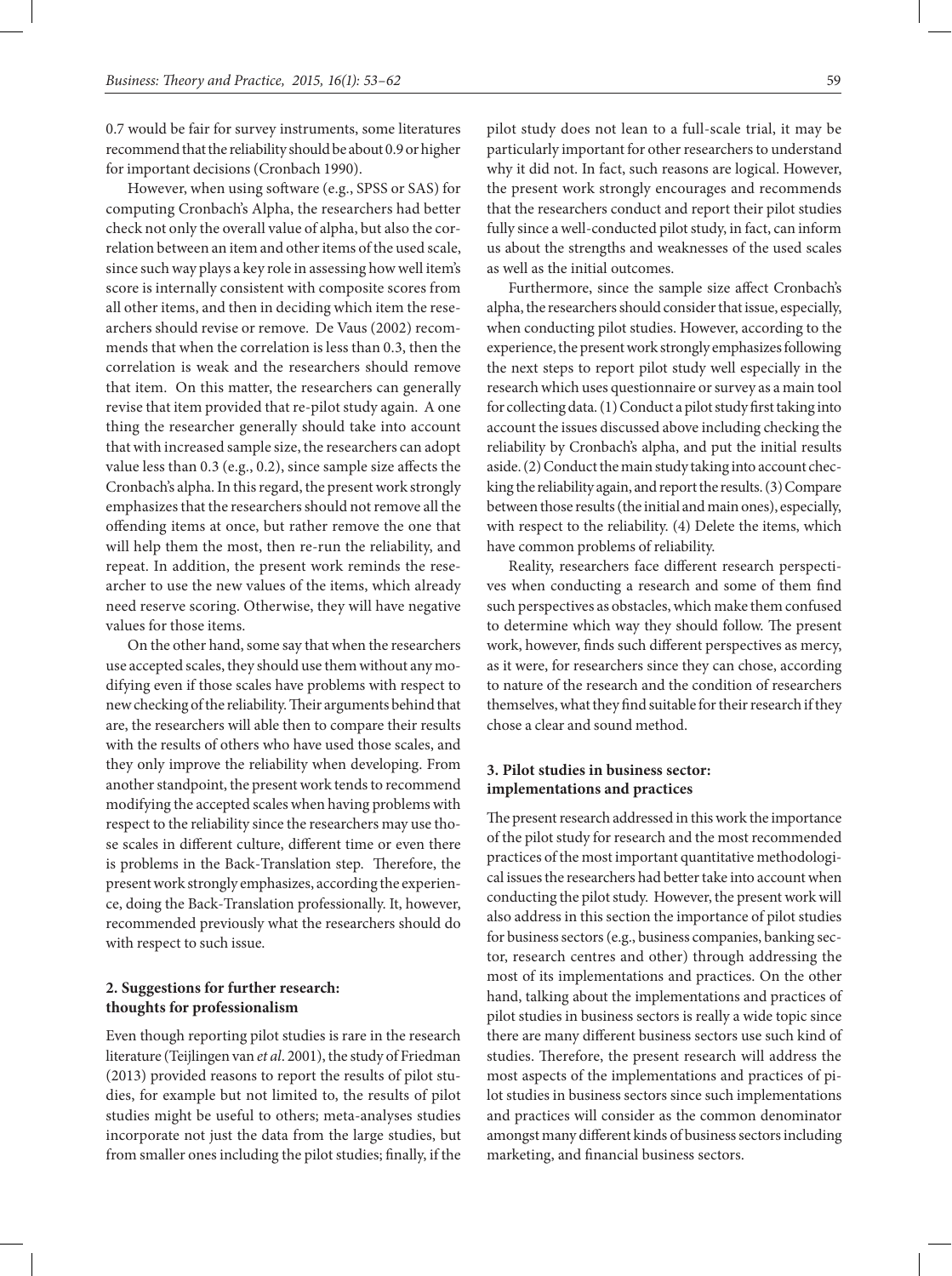However, even though some consider doing pilot study is just a waste of time and money, others consider conducting pilot studies, especially, in business sectors is an important step since such kind of studies could help such sectors to achieve its goals not only effectively, but also efficiently (i.e., to reach goals with low costs). In fact, conducting a pilot study helps the business sectors to reduce or to avoid the number of unanticipated problems, which cost such sectors a lot, by overcoming difficulties and the risks that the pilot study reveals.

As mentioned above, there are indeed different business sectors which use pilot studies before embarking the main project or before taking the final decision about the intended project. For example, business companies, which need realistically analyze and studying the impact of expansion, developing existing products, or producing new products, generally use pilot studies for such purposes. Banking sector is also another example of business sectors which uses the pilot study to map out for the companies which need borrowing, for example. Other business sectors such as services and software business companies, for example, also use pilot studies to analyze and to study the new ideas and the new programs in the markets and to check then both of the pros and the cons of such ideas and products.

However, even though conducting a pilot study provides us with limited information comparison with the main study and does not guarantee success in the latter, but it almost always provide enough data for a business sector to decide at least whether to go ahead with the main project. Therefore, conducting a pilot study at first may help many business sectors to save a lot of time and money, especially, for those like market and medical research centres. Reality, For example, research centres (i.e., market and medical research centres) almost always rely on feasibility and pilot studies before embarking with the main project since such kinds of researches cost the business a lot in case embarking with the main project directly and without conducting the pilot studies first. So, due to the nature of such kinds of researches, such business centres rely on pilot and feasibility studies to check the markets first or to check the new product and then to give the green light to a business sector to go ahead with the main project to develop an existing product.

Moreover, conducting pilot studies helps a business sector to design the research protocol and to assess whether such protocol is realistic and workable. Such thing will help a business sector to determine then what resources of finance and staffs are needed for the main study. In addition, conducting a pilot study will play an important role to convince funding bodies that the intended research team is competent and knowledgeable, also to convince such bodies that the intended projects is feasible and worth funding. Then, to convince the stakeholders that the intended project

is worth supporting. On this point, Leon *et al*. (2011) mentioned that one of the most important implementations and practices in conducting a pilot study is that investigators, grant reviewers, and other stakeholders need to be aware of all sides of the pilot studies from to the essential elements to the limitations. Reality, the present work strongly tend to agree that such implementations and practices are reasonable and help business sector to reach goals with low costs in case the pilot or feasibility studies are done professionally.

All in all, different kinds of business sectors can use pilot studies to reduce the proportion of failed trials and allow funding bodies to finance the projects which feasibility has been demonstrated and quantified. Therefore, the present research strongly tends to agree what De Vaus (1993) recommended "Do not take the risk. Pilot test first".

#### **References**

Allison, P. D. 2001. *Missing data*. CA: Sage. 89 p.

- Bajpai, S. R.; Bajpai, R. C. 2014. Goodness of measurement: reliability and validity, *International Journal of Medical Science Public Health* 3(1): 173–176. http://dx.doi.org/10.5455/ijmsph.2013.191120133
- Baker, T. L. 1994. *Doing social research.* 2nd ed. New York: McGraw-Hill Inc. 499 p.
- Bennett, D. A. 2001. How can I deal with missing data in my study?, *Australian and New Zealand Journal of Public Health* 25(5): 464–469. http://dx.doi.org/10.1111/j.1467-842X.2001.tb00294.x
- Billingham, S.; Whitehead, A. L.; Julious, S. A. 2013. An audit of sample sizes for pilot and feasibility trials being undertaken in the United Kingdom registered in the United Kingdom Clinical Research Network database, *BMC Medical Research Methodology* 13(104): 1–6. http://dx.doi.org/10.1186/1471-2288-13-104
- Brislin, R. W. 1970. Back-translation for cross-cultural research, *Journal of Cross-Cultural Psychology* 1(3): 185–216. http://dx.doi.org/10.1177/135910457000100301
- Brown, J. D. 1997. Skewness and Kurtosis, *Shiken: JALT (Japan Association of Language Teaching) Testing* & *Evaluation SIG Newsletter* 1(1): 20–23.
- Buhi, E. R.; Goodson, P.; Neilands, T. B. 2008. Out of sight, not out of mind: strategies for handling missing data, *American Journal of Health Behavior* 32(1): 83–92. http://dx.doi.org/10.5993/AJHB.32.1.8
- Bump, W. M. 1991. The normal curve takes many forms: a review of skewness and kurtosis, in *Annual Meeting of the Southwest Educational Research Association,* 24–26 January 1991, San Antonio, TX (ED 342790).
- Cameron, A. C. 2004. *Kurtosis*, in M. Lewis-Beck, A. Bryman, T. F. Liao (Eds.). *The Sage encyclopedia of social science research methods*. CA: Sage. 545 p. http://dx.doi.org/10.4135/9781412950589.n467
- Cortina, J. M. 1993. What is coefficient alpha? An examination of theory and applications, *Journal of Applied Psychology* 78(1): 98–104. http://dx.doi.org/10.1037/0021-9010.78.1.98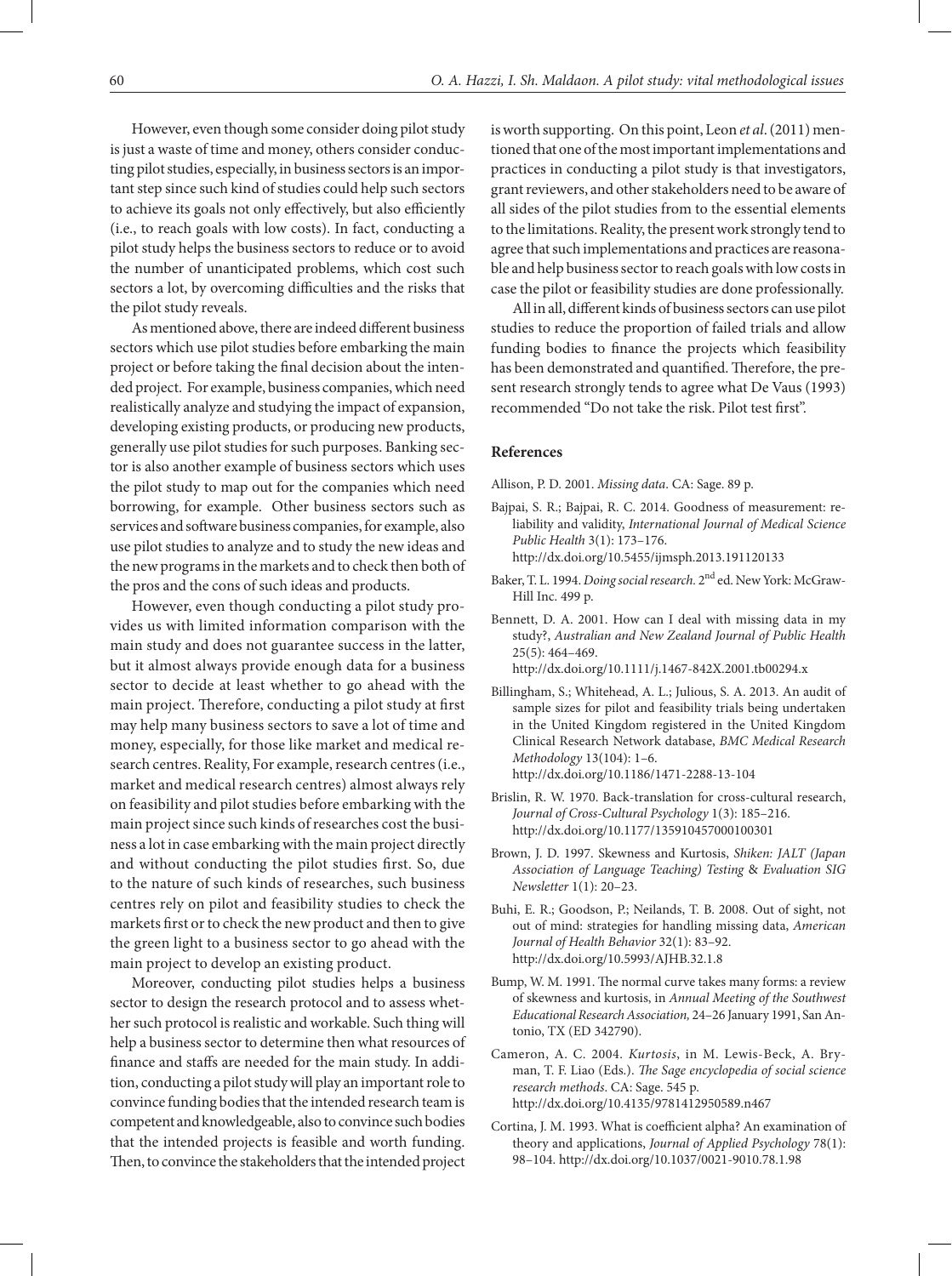- Cramer, D.; Howitt, D. 2004. *The Sage dictionary of statistics: a practical resource for students in the social sciences*. CA: Sage. 188 p.
- Cronbach, L. J. 1990. *Essentials of psychological testing*. <sup>5th</sup> ed. NY: Harper and Row. 726 p.
- De Vaus, D. 1993. *Surveys in social research.* 3rd ed. London: UCL Press. 379 p.
- De Vaus, D. 2002. *Analyzing social sciences data: 50 key problems in data analysis*. London: Sage. 401 p.
- Eekhout, I.; De Vet, H. C. W.; Twisk, J. W. R.; Brand, J. P. L.; De Boer, M. R.; Heymans, M. W. 2013. Missing data in a multiitem instrument were best handled by multiple imputation at the item score level, *Journal of Clinical Epidemiology* (in press). http://dx.doi.org/10.1016/j.jclinepi.2013.09.009
- Elliott, A. C.; Woodward, W. A. 2007. *Statistical analysis quick reference guidebook with SPSS examples.* 1<sup>st</sup> ed. London: Sage. 280 p.
- Enders, C. K.; Bandalos, D. L. 2001. The relative performance of full information maximum likelihood estimation for missing data in structural equation models, *Structural Equation Modeling: A Multidisciplinary Journal* 8(3): 430–457. http://dx.doi.org/10.1207/S15328007SEM0803\_5
- Field, A. 2013. *Discovering statistics using IBM SPSS statistics.* 4th ed. CA: Sage. 952 p.
- Field, A. P. 2005. *Discovering statistics using SPSS.* 2nd ed. London: Sage. 780 p.
- Friedman, L. 2013. Commentary: why we should report results from clinical trial pilot studies, *Trials* 14(14): 1–2. http://dx.doi.org/10.1186/1745-6215-14-14
- Garson, G. D. 2012. *Testing statistical assumptions*. NC: Statistical Publishing Associates. 51 p.
- George, D.; Mallery, P. 2003. *SPSS for Windows step by step: a simple guide and reference.* 11.0 update. 4<sup>th</sup> ed. Boston: Allyn & Bacon. 400 p.
- Graham, J. W. 2009. Missing data analysis: making it work in the real world, *Annual Review of Psychology* 60: 549–576. http://dx.doi.org/10.1146/annurev.psych.58.110405.085530
- Graham, J. W.; Cumsille, P. E.; Elek-Fisk, E. 2003. Methods for handling missing data, in J. A. Schinka, W. F. Velicer (Eds.). *Research methods in psychology (2)*. *Handbook of psychology*. NY: Willey. 118 p.
- Griffee, D. T. 2012. *An introduction to second language research methods: design and data.* 1<sup>st</sup> ed. CA: TESL-EJ Publications. 213 p.
- Heckman, J. J. 1979. Sample selection Bias as a specification error, *Econometrics* 47(1): 153–161. http://dx.doi.org/10.2307/1912352
- Hoaglin, D. C.; Mosteller, F.; Tukey, J. W. 1983. *Understanding robust and exploratory data analysis*. NY: Wiley. 472 p.
- Howell, D. C. 2007. *Statistical methods for psychology*. 6<sup>th</sup> ed. CA: Thomson Wadsworth. 739 p.
- Kang, H. 2013. The prevention and handling of the missing data, *Korean Journal of Anesthesiology* 64(5): 402–406. http://dx.doi.org/10.4097/kjae.2013.64.5.402
- Khalid, S.; Irshad, M. Z.; Mahmood, B. 2012. Job satisfaction among academic staff: a comparative analysis between public and private sector universities of Punjab, Pakistan, *International Journal of Business and Management* 7(1): 126–136.
- Krithikadatta, J. 2014. Normal distribution, *Journal of Conservative Dentistry* 17(1): 96–97. http://dx.doi.org/10.4103/0972-0707.124171
- Kuder, G. F.; Richardson, M. W. 1937. The theory of the estimation of test reliability, *Psychometrika* 2(3): 151–160. http://dx.doi.org/10.1007/BF02288391
- Leon, A. C.; Davis, L. L.; Kraemer, H. C. 2011. The role and interpretation of pilot studies in clinical research, *Journal of Psychiatric Research* 45(5): 626–629. http://dx.doi.org/10.1016/j.jpsychires.2010.10.008
- Olinsky, A.; Chen, S.; Harlow, L. 2003. The comparative efficacy of imputation methods for missing data in structural equation modelling, *European Journal of Operational Research* 151(1): 53–79. http://dx.doi.org/10.1016/S0377-2217(02)00578-7
- Peng, C.-Y. J.; Harwell, M.; Liou, S. M.; Ehman, L. H. 2006. *Advances in missing data methods and imputations for educational research,* in S. Sawilowsky (Ed.). *Real data analysis*. Greenwich, CT: Information Age Publishing. 78 p.
- Pett, M. A. 1997. *Nonparametric statistics for health care research: statistics for small samples and unusual distributions*. CA: Sage. 307 p.
- Polit, D. F.; Beck, C. T.; Hungler, B. P. 2001. *Essentials of nursing research: methods, appraisal, and utilization.* 5th ed. Philadelphia: Lippincott Williams and Wilkins. 544 p.
- Porta, M. 2008. A dictionary of epidemiology. 5<sup>th</sup> ed. Oxford: Oxford University Press. 320 p.
- Razali, N.; Wah, Y. B. 2011. Power comparisons of Shapiro-Wilk, Kolmogrov-Smirnov, Lilliefors and Anderson-Darling tests, *Journal of Statistical Modeling and Analysis* 2(1): 21–33.
- Reid, J. 1990. The dirty laundry of ESL survey research, *TESOL Quarterly* 24(2): 323–338. http://dx.doi.org/10.2307/3586913
- Rubin, L. H.; Witkiewitz, K. S.; Andre, J.; Reilly, S. 2007. Methods for handling missing data in the behavioral neurosciences, *Journal of Undergraduate Neuroscience Education* 5(2): 71–77.
- Schafer, J. L. 1999. Multiple imputation: a primer, *Statistical Methods in Medical Research* 8(1): 3–15. http://dx.doi.org/10.1191/096228099671525676
- Schafer, J. L.; Graham, J. W. 2002. Missing data: our view of the state of the art, *Psychological Methods* 7(2): 147–177. http://dx.doi.org/10.1037/1082-989X.7.2.147
- Schlomer, G. L.; Bauman, S.; Card, N. A. 2010. Best practices for missing data management in counseling psychology, *Journal of Counseling Psychology* 57(1): 1–10. http://dx.doi.org/10.1037/a0018082
- Sekaran, U.; Bougie, R. 2010. *Research methods for business: a skill building approach.* 5th ed. New Delhi: John Wiley. 488 p.
- Sheng, Y.; Sheng, Z. 2012. Is coefficient alpha robust to nonnormal data?, *Frontiers in Psychology* 3: 1–13. http://dx.doi.org/10.3389/fpsyg.2012.00034
- Tabachnick, B. G.; Fidell, L. S. 2007. *Using multivariate statistics.*  5th ed. Bosten: Allyn and Bacon. 1008 p.
- Tavakol, M.; Dennick, R. 2011. Making sense of Cronbach's alpha, *International Journal of Medical Education* 2: 53–55. http://dx.doi.org/10.5116/ijme.4dfb.8dfd
- Teijlingen van, E.; Rennie, A. M.; Hundley, V.; Graham, W. 2001. The importance of conducting and reporting pilot studies: the